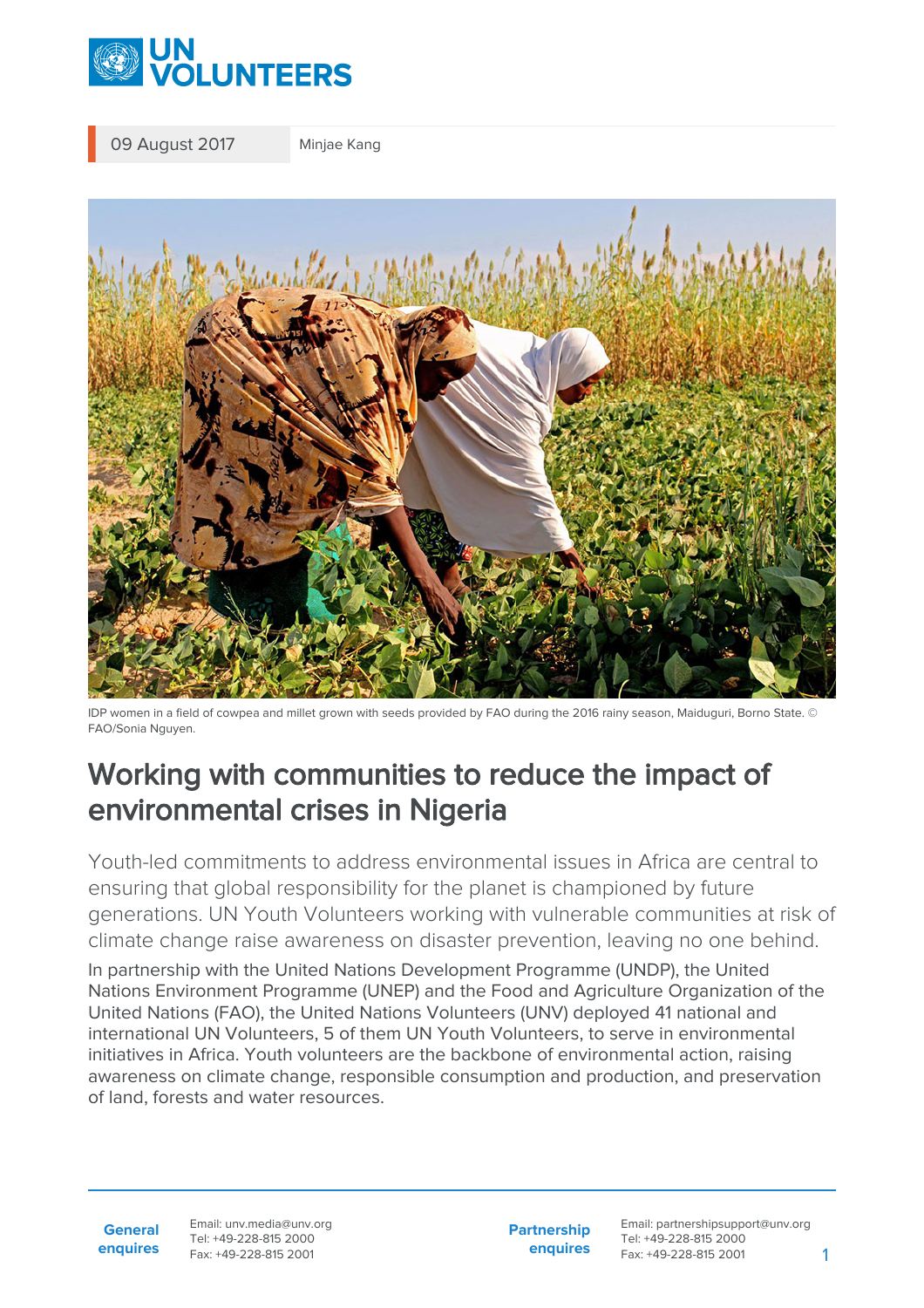

On the occasion of the International Youth Day, UNV tracks youth's participation in environmental initiatives in Nigeria that reduce the country's vulnerability to environmental disasters by actively engaging federal and state governments, development partners, UN agencies, civil society and local communities.

Within his assignment with UNDP in Nigeria, UN Youth Volunteer Minjae Kang (Republic of Korea) focused on disaster risk reduction and prevention and contributed to initiatives enhancing Nigeria's institutional capacity to respond to environmental crises in the aftermath of the heavy rains that flooded the country in 2012, causing the displacement of over 2.1 million people.

Building community resilience is not a stand-alone project at a local level, but rather a complex interplay of economic development, sustainable environment, democratic governmental architecture, gender equality, reconciliation of past political struggles, and improvement of community capacity.

## Minjae Kang

It is expected that the frequency of disasters due to extreme weather conditions will increasingly affect Nigeria. The economy of the most populous country in West Africa, long dominated by oil exports, needs to adapt to this uncertainty as it continues the expansion of its agricultural activity. Hazardous hydro-meteorological events directly influence the agricultural productivity of local communities. Therefore, Minjae Kang's volunteer work focused on the efficiency of emergency responses by national institutions, such as the National Emergency Management Agency (NEMA), the Nigerian Hydrological Services Agency (NIHSA) and Nigeria Meteorological Agency (NIMET), to guarantee timely risk analysis and availability of information on extreme weather conditions.

**66** Through a number of workshops and trainings, we attempted to raise awareness on gender and disaster risk reduction issues [in communities] and improve women's rights and participation in disaster reduction measures by strengthening the legal and institutional framework for gender and disaster risk reduction.

Minjae Kang

**General enquires** **Partnership enquires**